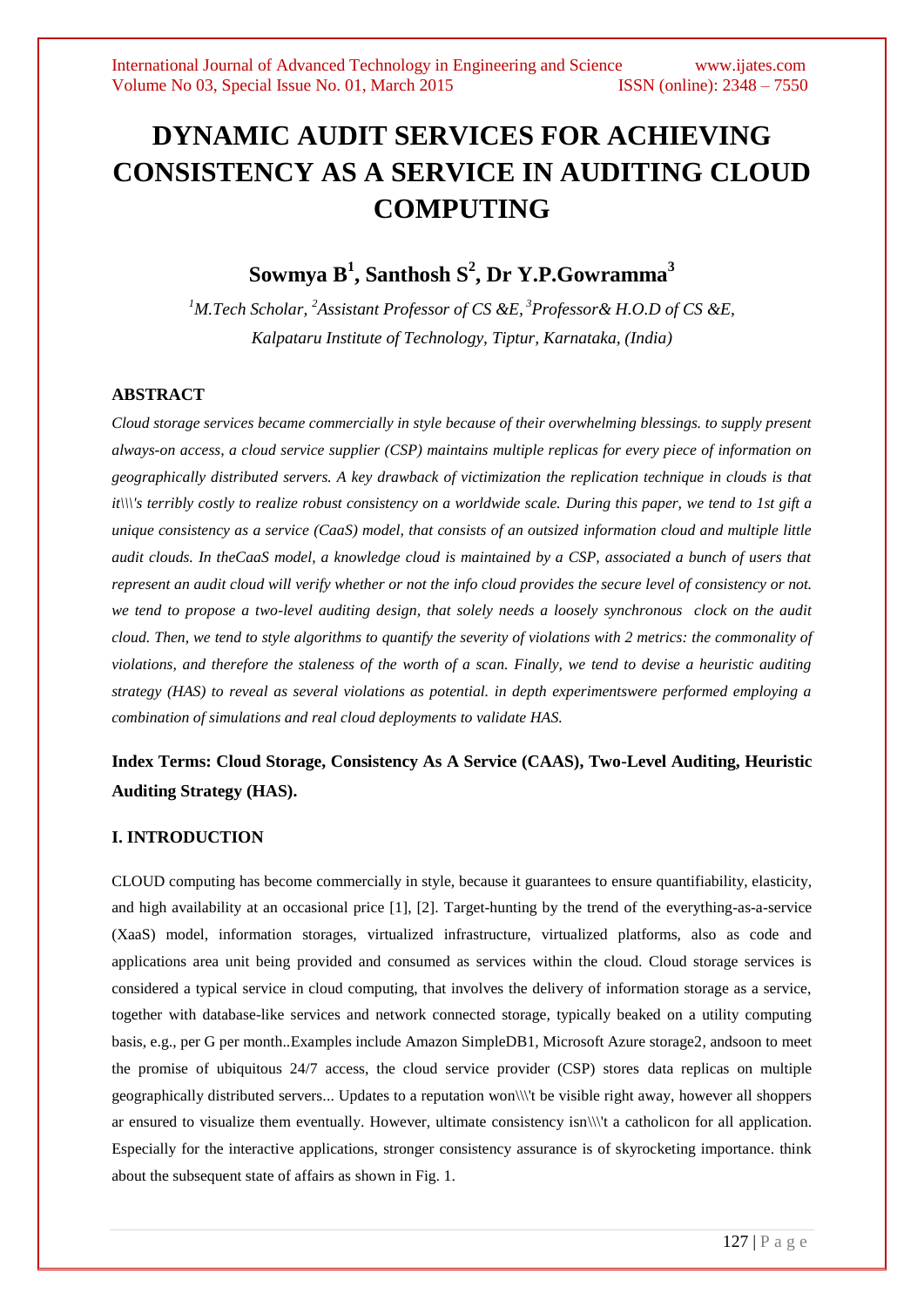International Journal of Advanced Technology in Engineering and Science www.ijates.com Volume No 03, Special Issue No. 01, March 2015 ISSN (online): 2348 – 7550



**Fig. 1 Associate In Nursing Application That Needs Causative Consistency**

#### **II. OVERVIEW**

#### **2.1 Distributed Computing: Utilities, Grids & amp; Clouds**

The unfold of high-speed broadband networks in developed countries, the continual increase in computing power, and the growth of the net have modified the means within which society manages info and data services. Geographically distributed resources, equivalent to storage devices, information sources, and supercomputers, ar interconnected and might be exploited by users round the world as single, unified resource. To a growing extent, repetitive or resource-intensive IT tasks will be outsourced to service suppliers that execute the task and infrequently offer the results at a lower price. a brand new paradigm is rising within which computing is obtainable as a utility by third parties whereby the user is beaked just for consumption. This service-oriented approach from organizations giving an outsized portfolio of services will be scalable and versatile.This report describes the appearance of recent varieties of distributed computing, notably grid and cloud computing, the applications that they permit, and their potential impact on future standardization. The thought of distributing resources at intervals pc networks isn\\\'t new.

#### **2.2 Shared resources**

The main goal of a distributed automatic data processing system is to attach users and IT resources in a very clear, open, efficient, reliable and scalable means.The resources which will be shared in grids, clouds and different distributed computing systems embrace.

Physical resources

- procedure power
- Storage devices
- Communication capability

Virtual resources, which might be changed and ar freelance from its physical location; like store

- operational systems
- computer code and licenses
- Tasks and applications
- Services

#### **2.3 Grid computing**

Grid computing allows the sharing, selection, and aggregation by users of a good type of geographically distributed resources owned by totally different organizations and is well-suited for finding IT resourceintensive issues in science, engineering and commerce. Grids ar terribly large-scale virtualized, distributed computing systems. They cowl multiple body domains and modify virtual organizations.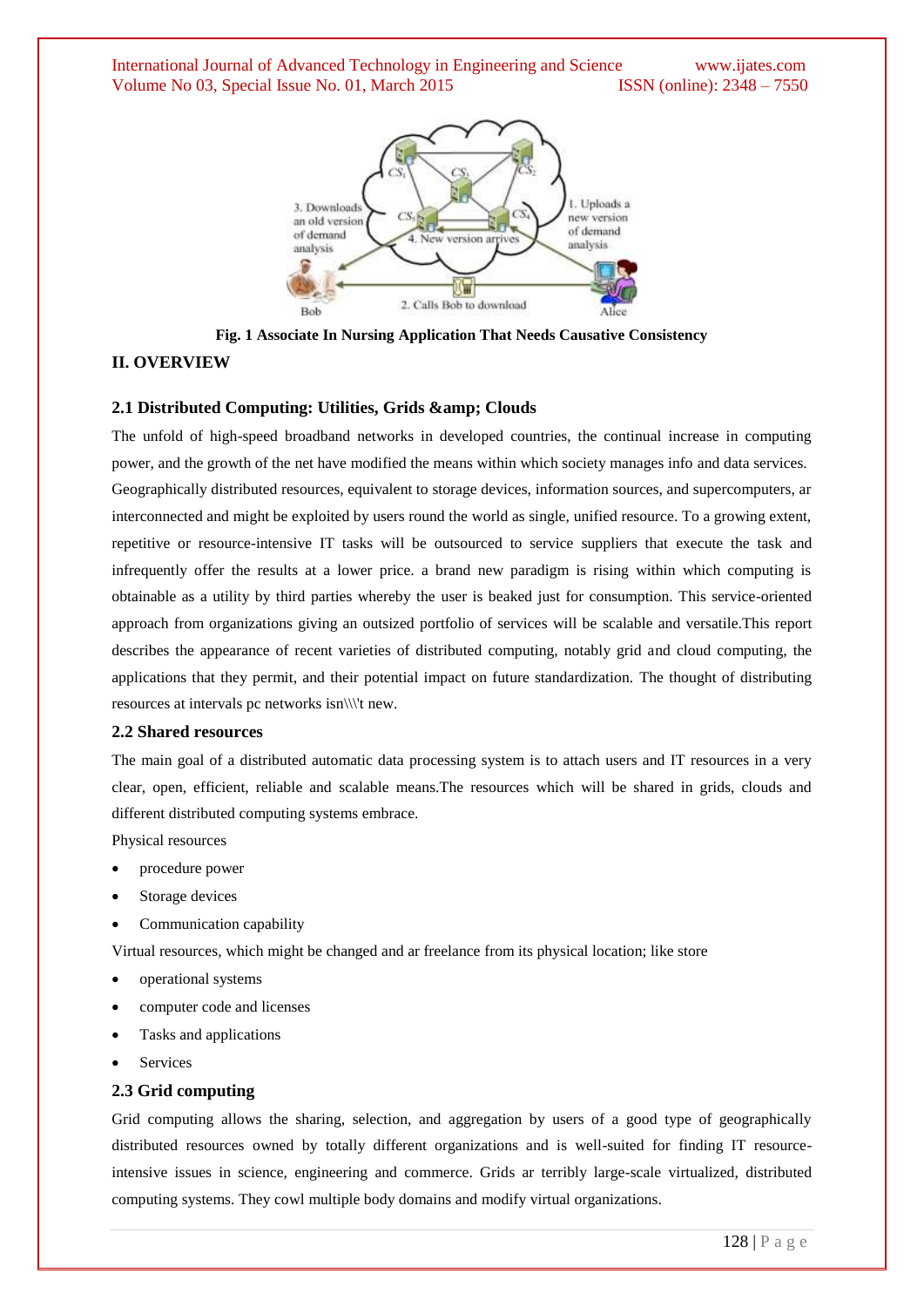# **2.4 Utility computing**

The thought of utility computing is simple: instead of operational servers in-house, organizations subscribe Associate in Nursing external utility computing service supplier and pay just for the hardware and computer code resources.

#### **2.5 Essential Characteristics**

# **2.5.1On-Demand Self-Service**

A client will unilaterally provision computing capabilities, equivalent to server time and network storage, as required mechanically while not requiring human interaction with every service supplier.

#### **2.5.2Broad Network Access**

Capabilities ar on the market over the network and accessed through normal mechanisms that promote use by heterogeneous skinny or thick consumer platforms (e.g., mobile phones, tablets, laptops, and workstations).

# **2.5.3Resource Pooling**

The provider's computing resources ar pooled to serve multiple shoppers employing a multi-tenant model, with totally different physical and virtual resources dynamically allotted and reassigned in keeping with client demand.

# **2.5.4Rapid Elasticity**

Capabilities will be elastically provisioned and free, in some cases mechanically, to scale chop-chop outward and inward commensurable with demand.

# **III. LITERATURE SURVEY**

"Analyzing Consistency Properties for Fun and Profit'[1],Motivated by the increasing quality of eventually consistent key-value stores as an ad service, we have a tendency to address 2 necessary issues involving the consistency properties in a very history of operations on a read/write register (i.e., the beginning time, end time, argument, and response of each operation). First, we have a tendency to contemplate the way to notice a consistency violation as shortly collectively happens. to the current finish, we have a tendency to formulate a specification for on-line verification algorithms, and that we gift such algorithms for many well-known consistency properties. Second, we have a tendency to contemplate the way to quantify the severity of the violations, if a history is found to contain consistency violations. we have a tendency to investigate 2 quantities: one is that the staleness of the reads, and also the different is that the commonality of violations. For staleness, we have a tendency to more contemplate time-based staleness and operation-count-based staleness. we have a tendency to gift economical algorithms that calculate these quantities.

"Auditing Cloud Consistency"[2],Cloud storage services became commercially fashionable because of their overwhelming benefits. to supply omnipresent always-on access, a cloud service supplier (CSP) maintains multiple replicas for every piece of knowledge on geographically distributed servers. A key drawback of mistreatment the replication technique in clouds is that it\\\'s terribly big-ticket to realize sturdy consistency on a worldwide scale. during this paper, 1st gift a unique consistency as a service (CaaS) model, that consists of an oversized information cloud and multiple little audit clouds. In theCaaS model, an information cloud is maintained by a CSP, Associate in Nursingd a gaggle of users that represent an audit cloud will verify whether or not the info cloud provides the secure level of consistency or not. we have a tendency to propose a two-level auditing design, that solely needs a loosely synchronal clock on the audit cloud. Then, we have a tendency to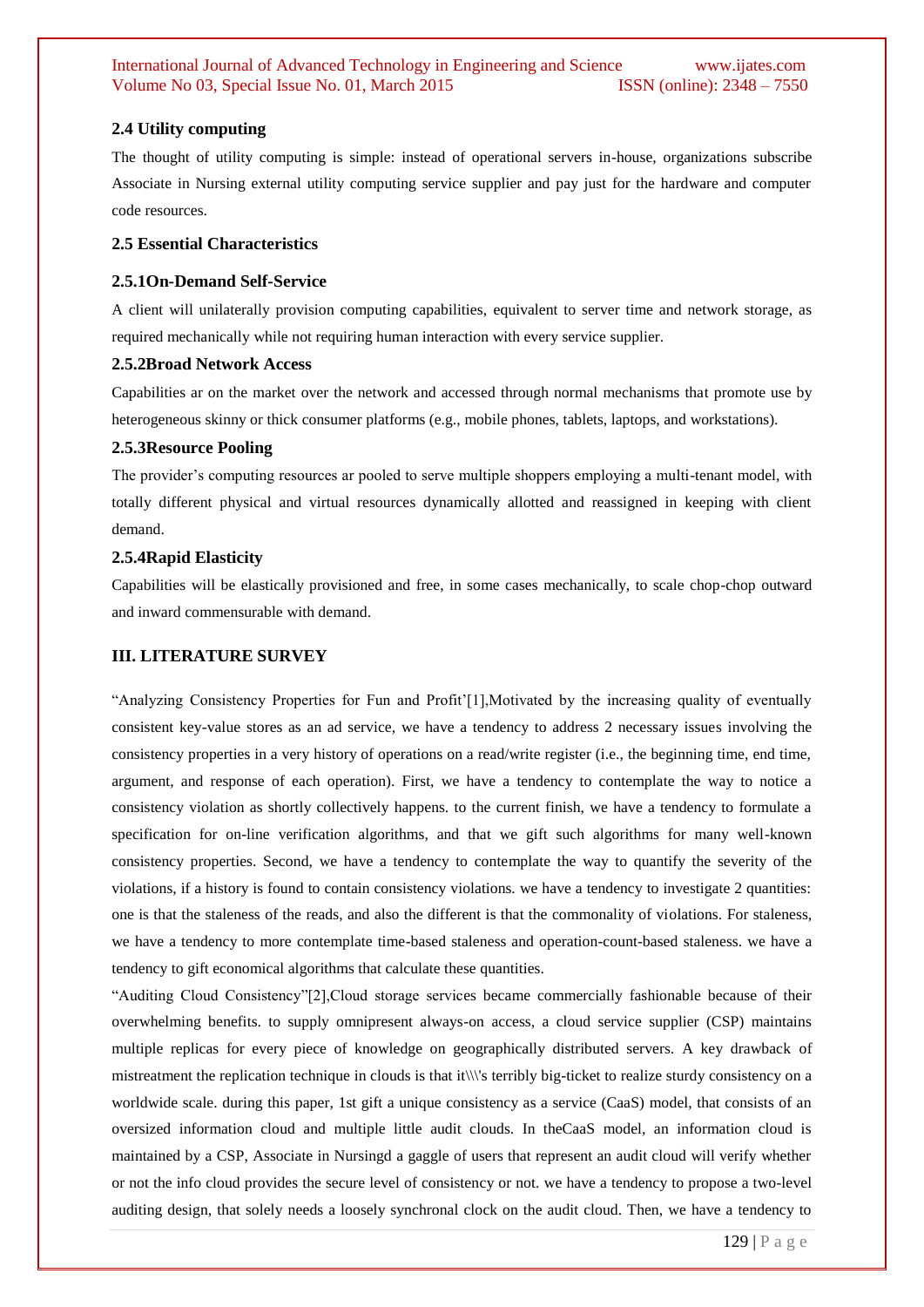# International Journal of Advanced Technology in Engineering and Science www.ijates.com Volume No 03, Special Issue No. 01, March 2015 **ISSN** (online): 2348 – 7550

style algorithms to quantify the severity of violations with 2 metrics: the commonality of violations, and also the staleness of the worth of scan. Finally, we have a tendency to devise a heuristic auditing strategy (HAS) to reveal as several violations as potential. intensive experiments were performed employing a combination of simulations and real cloud deployments to validate HAS.

"A read of Cloud Computing"[3],Cloud computing, the long-held dream of computing as a utility, has the potential to rework an oversized a part of the IT business, creating package even a lot of enticing as a service and shaping the approach IT hardware is intended and purchased. Developers with innovative concepts for brand spanking new net services not need the massive capital outlays in hardware to deploy their service or the human expense to control it. they have not agonize concerning overprovisioning for a servicewhose quality doesn\\\'t meet their predictions, therefore wasting expensive resources, or below provisioning for one that becomes wildly fashionable, therefore missing potentialcustomers and revenue.

"Distributed Computing: Utilities, Grids & amp; Clouds"[5], The unfold of high-speed broadband networks in developed countries, the continual increase in computing power, and also the growth of the web have modified the approach within which society manages info and data services. Geographically distributed resources, like storage devices, information sources, and supercomputers, area unit interconnected and might be exploited by users round the world as single, unified resource. outsourced to service suppliers, that execute the task and sometimes give the results at a lower price.

#### **IV. EXISTING SYSTEM**

An existing system the file transfered in cloud that not signed by user in anytime of upload. in order that integrity of shared information isn\\\'t potential in existing system. However, since the cloud isn\\\'t within the same trustworthy domain with every user within the cluster, outsourcing each user's personal key to the cloud would introduce important.

#### **V. SYSTEM ARCHITECURE**



#### **Fig 2: An Audit and Data Cloud Consistency**

In this project, illustrate the consistency as a service (CaaS) model. Then, we describe the structure of the user operation table (UOT), with which each user records his operations. Finally, we provide an overview of the twolevel auditing structure and related definitions.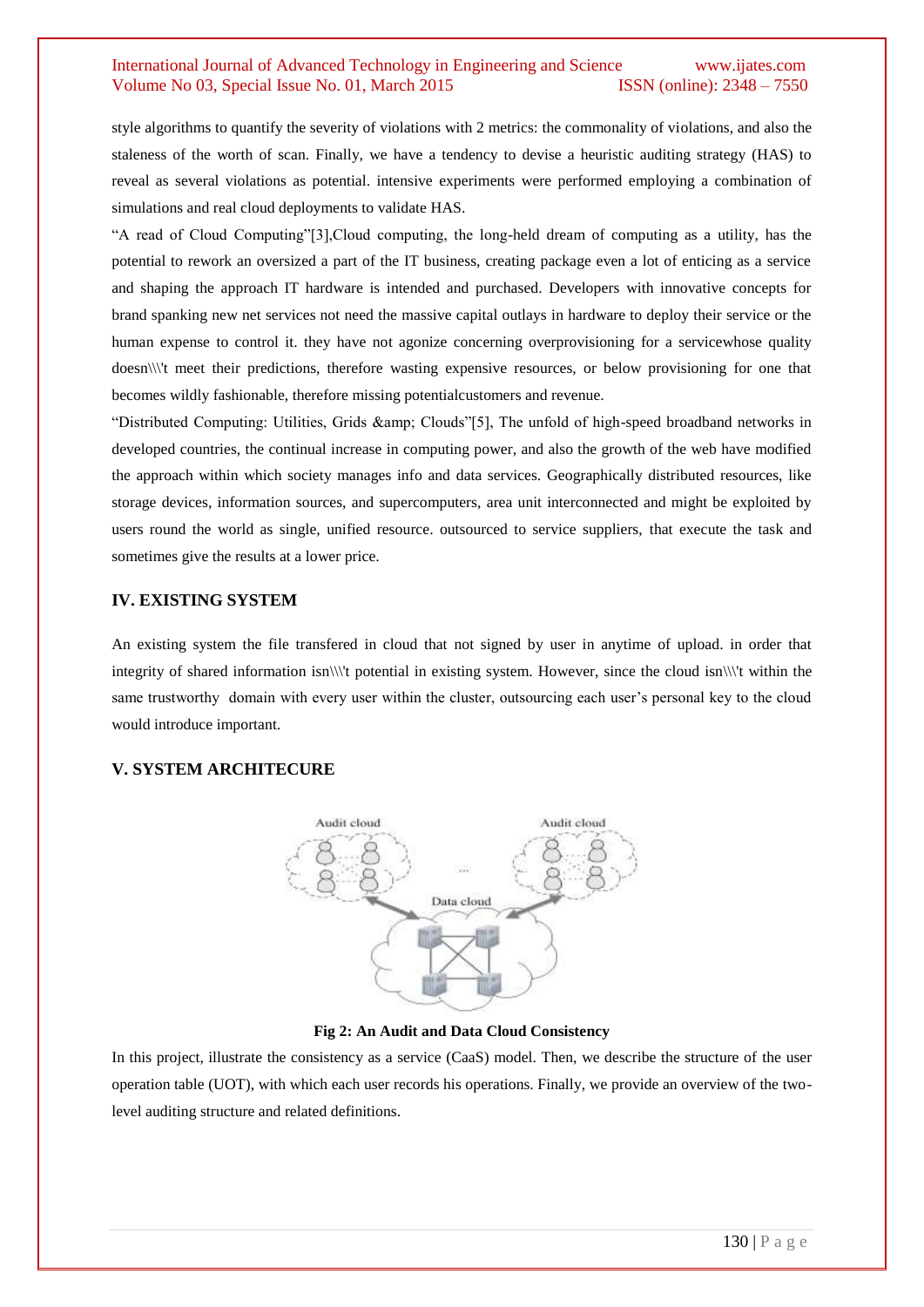# International Journal of Advanced Technology in Engineering and Science www.ijates.com Volume No 03, Special Issue No. 01, March 2015 **ISSN** (online): 2348 – 7550

#### **5.1 Consistency as a Service (CAAS) Model**

As shown in Fig. 2, the CaaS model consists of a data cloud and multiple audit clouds. The data cloud, maintained by the cloud service provider (CSP), is a key-value data storagesystem, where each piece of data is identified by a uniquekey. (UOT), which is referred to as a local trace of operations in this paper.

- **Local auditing**can be performed independently by each user with his own UOT; periodically, an auditor is elected from the audit cloud. In this case, all other users will send their UOTs to the auditor.
- **Example 3** globalauditing with a global trace of operations. We simply let each user become an auditor in turn, and we will provide a more comprehensive solutionin Section VIII. The dotted line in the audit cloud means thatusers are loosely connected.

#### **5.2 User Operation Table (UOT)**

Each user maintains a UOT for recording local operations. Each record in the UOT is described by three elements: operation, logical vector, and physical vector. Therefore, we have the following properties:

(1) A read must have a unique dictating write. A write may have zero or more dictated reads

(2) From the value of a read, we can know the logical and physical vectors of its dictating write. Each user will maintain a logical vector and a physical vector to track the logical and physical time when an operation happens, respectively.

#### **5.3 Overview of Two-Level Auditing Structure**

Consistency models provided by commercial cloud systems. Following their work, we provide a two-level auditing structure for the CaaS model. At the first level, each user independently performs local auditing with his own UOT.

The following consistencies should be verified at this level:

**Monotonic-read consistency.** If a process reads the value of data K, any successive reads on data K by that process will always return that same value or a more recent value.

**Read-your-write consistency.** The effect of a write by a process on data K will always be seen by a successive read on data K by the same process. **Causal consistency.** Writes that are causally related must be seen by all processes in the same order. Concurrent writes may be seen in a different order on different machines.

#### **VI. MODULES**

- 1. User Module.
- 2. Auditor module.
- 3. Admin Module.

#### **Modules Description**

#### **6.1 User Module**

In this module, user should register their details and get the secret key for loggin …… and user can upload the file regarding the auditing …….. User first has to register in the application and according to his/her system ip server will be allocated via application. A user is able to perform local auditing also. User can upload and download the files also. To make this application consistent we are using hash code technique via MD5 algorithm.